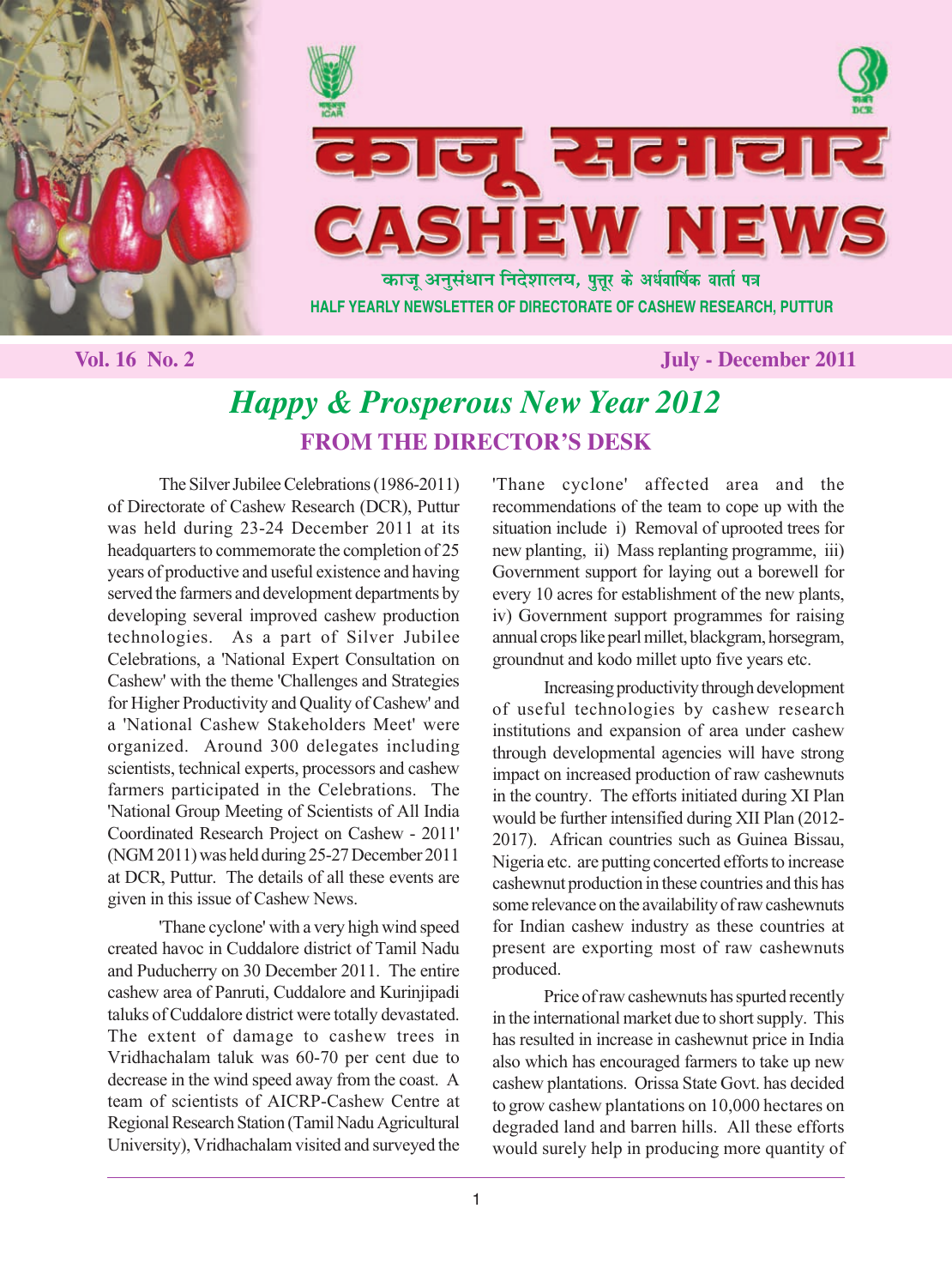cashew nuts needed by cashew industry. India needs to devise new marketing strategies to export its cashew kernels to compete with countries like Vietnam which is planning for selling branded cashew in foreign markets. Maharashtra state excise department has moved a proposal to allow state excise duty exemption on wine made from cashew apple. Exemption of excise duty may help in promoting preparation of wine from cashew apple in the country.

It is high time that cashew farmers form their own association. The Confederation of Horticulture Association of India (CHAI), started in 2010, with the aim to bring synergy amongst different horticultural societies / associations and encourage effective participation of all stakeholders for promotions of horticulture is relevant to cashew sector also. Cashew farmers association when formed may join CHAI to take advantage of the opportunities.

The Cashew Export Promotion Council of India (CEPCI) in association with International Nut and Dried Fruit Foundation (INC), Spain and other world cashew players such as Vietnam Cashew Association (VINACAS), Vietnam; the Brazilian Association of Cashew Nut Manufacturers (SINDICAJU), Brazil; the African Cashew Alliance (ACA) (representing 11 African countries) and other minor players has signed an agreement forming a Global Cashew Task Force for the benefit of the world cashew industry. The Global Cashew Task Force had its first meeting recently in Budapest, Hungary. The Global Cashew Task Force is expected to put thrust on three key activities/aspects such as Research on Nutrition and Health Claims, International Food Safety Norms and Promotion of Cashew.

**[M.G. Bhat] Director**

## **SILVER JUBILEE CELEBRATIONS (1986-2011) OF THE DIRECTORATE OF CASHEW RESEARCH, PUTTUR**

The Silver Jubilee Celebrations (1986- 2011) of Directorate of Cashew Research (DCR) was held during 23-24 December 2011 at its headquarters DCR, Puttur to commemorate the completion of 25 years of useful existence and having served the farmers and development departments by developing several improved cashew production technologies. As a part of Silver Jubilee Celebrations, a 'National Expert Consultation on Cashew' with the theme 'Challenges and Strategies for Higher Productivity and Quality of Cashew' and a 'National Cashew Stakeholders Meet' were organized. Around 300 delegates including scientists, technical experts, processors and cashew farmers participated in the Celebrations. Dr. M.G. Bhat, Director was the Chairman and Dr. M.G. Nayak, Principal Scientist (Horticulture) was the Organizing Secretary of the Organizing Committee of the Silver Jubilee Celebrations.

In the forenoon of 23 December 2011, the Silver Jubilee Celebrations of the DCR was inaugurated by the Chief Guest Smt. Mallika Prasad, the Hon'ble Member of Legislative Assembly (MLA), Puttur constituency. Dr. M.G. Bhat, Director, DCR extended a warm welcome to the Chief Guest, Guests of Honour, distinguished dignitaries and invitees and gave a brief introduction on the establishment of Cashew Research in India, establishment of NRCC / DCR

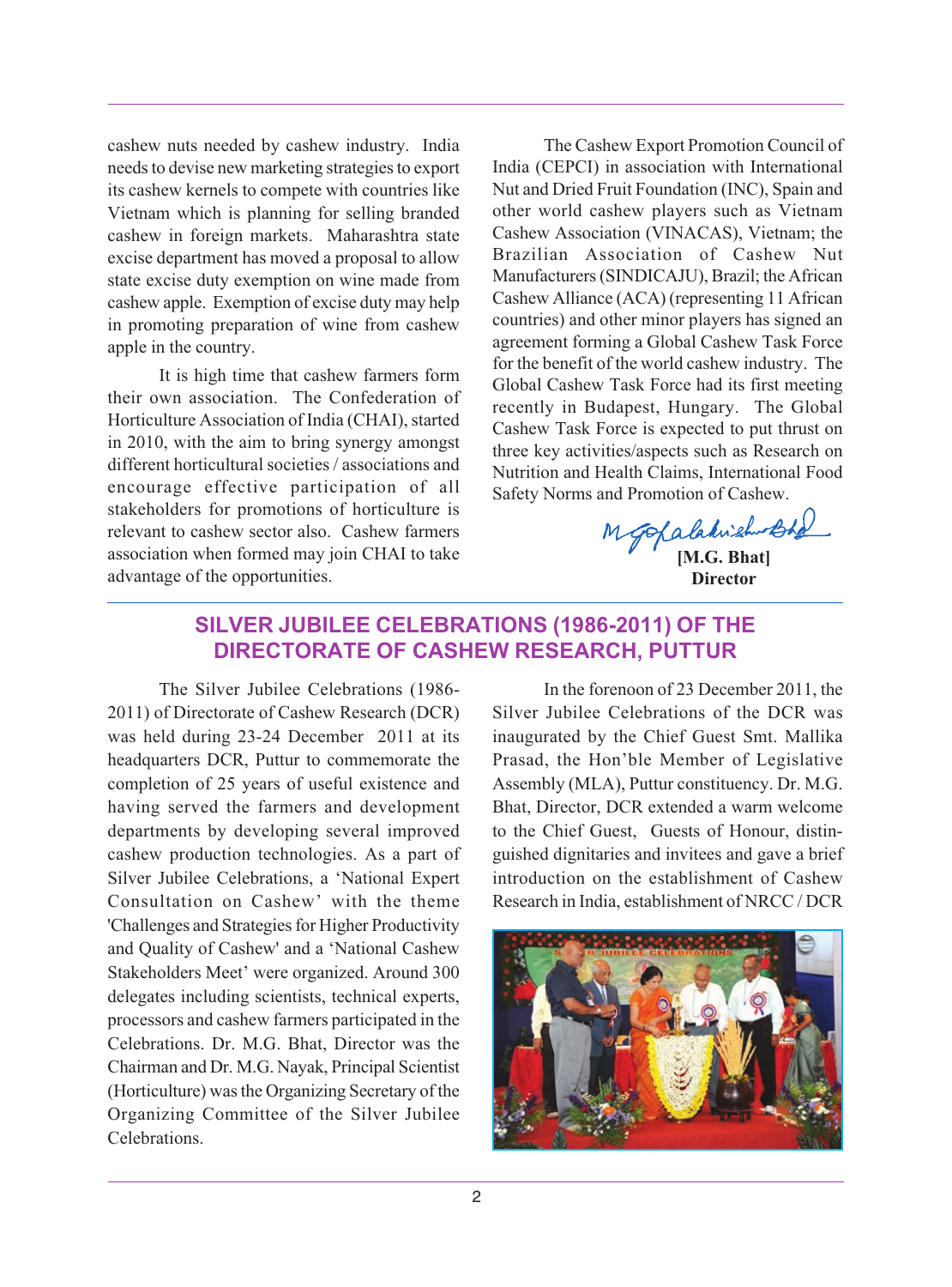and AICRP-Cashew. Dr. Bhat briefly dwelt on progress of cashew cultivation in India through the adoption of technological innovations made at this Directorate. The Chief Guest Smt. Mallika



Prasad, in her Inaugural Address emphasized on the role of scientists in increasing the food production. She exhorted the scientists to think and plan their strategies to give best to the society.



The function was presided over by Dr. K.V. Ahmed Bavappa, Former Director, CPCRI with additional charge of Director, DCR. Dr. M.K. Nair, Former Director, CPCRI with additional charge of Director, DCR and Mr. Venkatesh N. Hubballi, Director, DCCD, Kochi were the Guests of Honour on the occasion. Silver Jubilee Souvenir, two Technical Bulletins and a book on Cashew



were released during the occasion. Dr. H.P. Singh, DDG (Hort.); Dr. K.V. Ahmed Bavappa; Dr. M.K. Nair and Dr. M.G. Bhat were felicitated for their significant contributions made to the cashew research system. The guests spoke aptly on the occasion. Inaugural function formally came to a close with a vote of thanks by Dr. M.G. Nayak, Organising Secretary, Silver Jubilee Celebrations.

Later Smt. Mallika Prasad, MLA inaugurated the exhibition in which various southern ICAR institutes, Development



Departments, Agricultural Entrepreneurs, Self-Help Groups etc. participated.

In the afternoon of 23 December 2011, a 'National Cashew Stakeholders Meet' was organized in which various aspects pertaining to present status of cashew production and postproduction were critically discussed among the cashew stakeholders *viz*., farmers, cashew processors and exporters, nurserymen, economists, scientists and officials of developmental departments. Dr. M.G. Nayak, Principal Scientist (Horticulture), DCR; Shri. K.B. Dundi, Joint Director of Horticulture, Department of Horticulture, Bangalore; Shri. N. Achuta

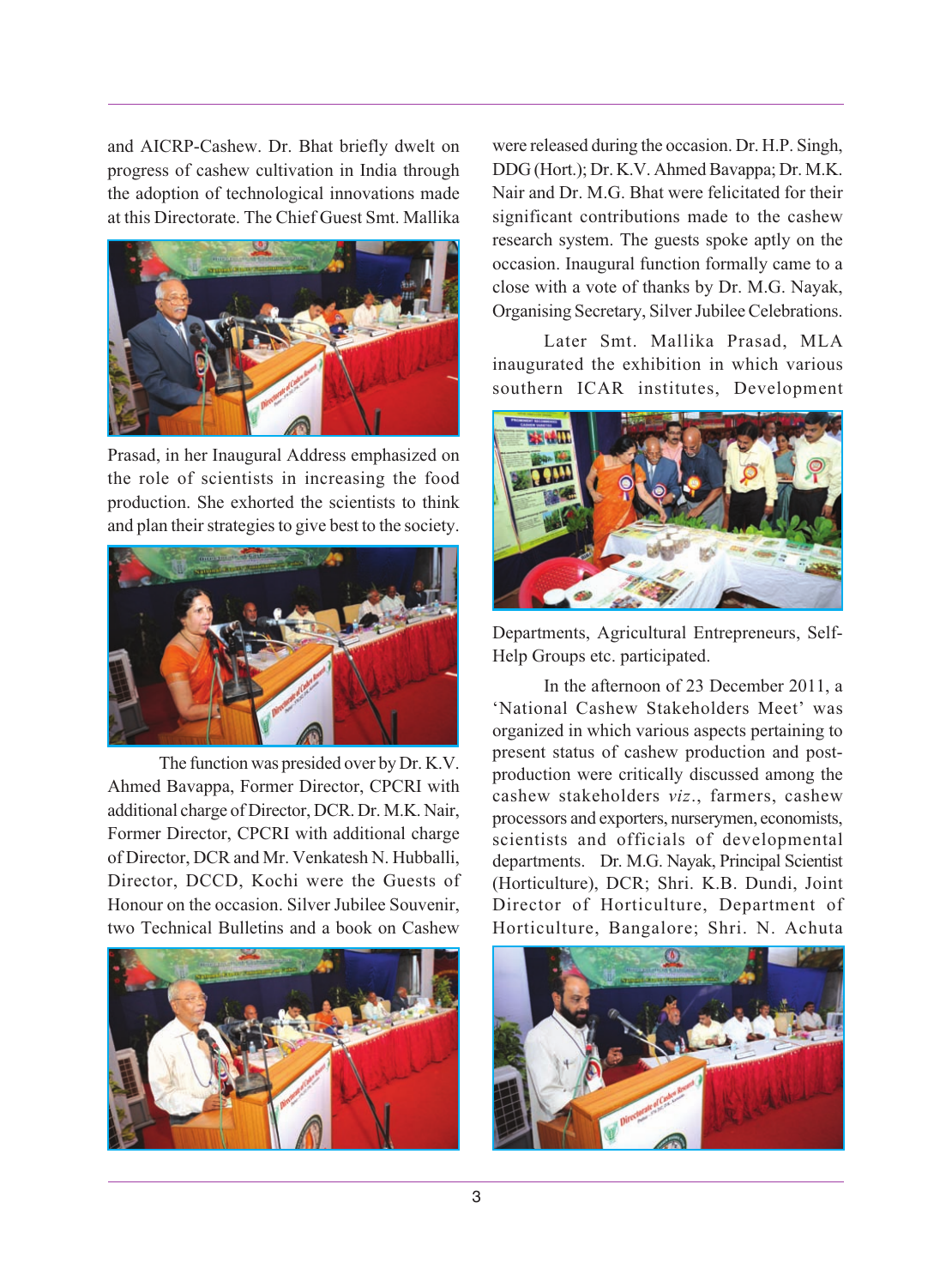Moodithaya, a progressive farmer and Dr. Vigneshwara Varmudi, Associate Professor (Economics) delivered the lectures in the meet which generated lot of discussion. During the meet, five cashew farmers were honoured for their innovative role in increasing productivity of cashew after adopting improved cashew production technologies.

In the afternoon of 23 December 2011 and 24 December 2011, a 'National Expert Consultation on Cashew' was held, which comprised of six technical sessions *viz*., Crop improvement and biotechnological approaches, Developmental strategies, Natural resource management for higher productivity, Horticultural interventions for enhancing productivity, Insect pest management and, Processing and value addition. There was also Special Technical Session chaired by Dr. H.P. Singh, DDG (Hort.) in which a presentation on Biotechnological / Molecular approaches for improvement of horticultural crops was made by Dr. V.A. Parthasarathy, Emeritus Scientist and Former Director, Indian Institute of Spices Research, Calicut. In the technical sessions there was in depth discussion on various strategies and challenges for higher productivity and quality of cashew.

The Valedictory Function was held in the afternoon of 24 December 2011 with Dr. H.P. Singh, DDG (Hort.) in the chair. Dr. S. Ayyappan, Secretary, DARE and Director General, ICAR was the Chief Guest. Dr. M.G. Bhat, Director, DCR,



Puttur and Chairman of Silver Jubilee Celebrations of DCR highlighted the proceedings of the Inaugural Session of Silver Jubilee Celebrations

followed by National Cashew Stakeholders Meet and National Expert Consultation on Cashew.

The recommendations emerged out in the Technical Sessions of National Expert Consultation on Cashew were presented by respective chairman / rapporteur of the sessions. The recommendations were approved by the house for implementation after certain modifications. Dr. H.P. Singh, Deputy



Director General (Hort.), in his remarks, appealed the scientists and other participants to follow the strategies emerged out during National Expert Consultation on Cashew to withstand the global competition in cashew production and trade from other cashew growing countries. He exhorted the cashew scientists to think and plan their strategies for achieving quantum jump in cashew production.

Dr. S. Ayyappan, Secretary, DARE and Director General, ICAR in Plenary Lecture, commended the achievements made by Directorate of Cashew Research, Puttur in terms of possessing largest germplasm collection of cashew in the country as well as developing large number of technologies in association with centres of AICRP on cashew. He also expressed his satisfaction for organizing National Expert Consultation on Cashew to commemorate the completion of 25 years of useful existence of Directorate of Cashew Research at Puttur. He hoped that action plan drawn during the National Expert Consultation on Cashew would help in enhancing productivity and quality of cashew in meeting the demands of domestic as well as international market. At the end, Dr. M.G. Nayak, Organizing Secretary, Silver Jubilee Celebrations proposed a vote of thanks.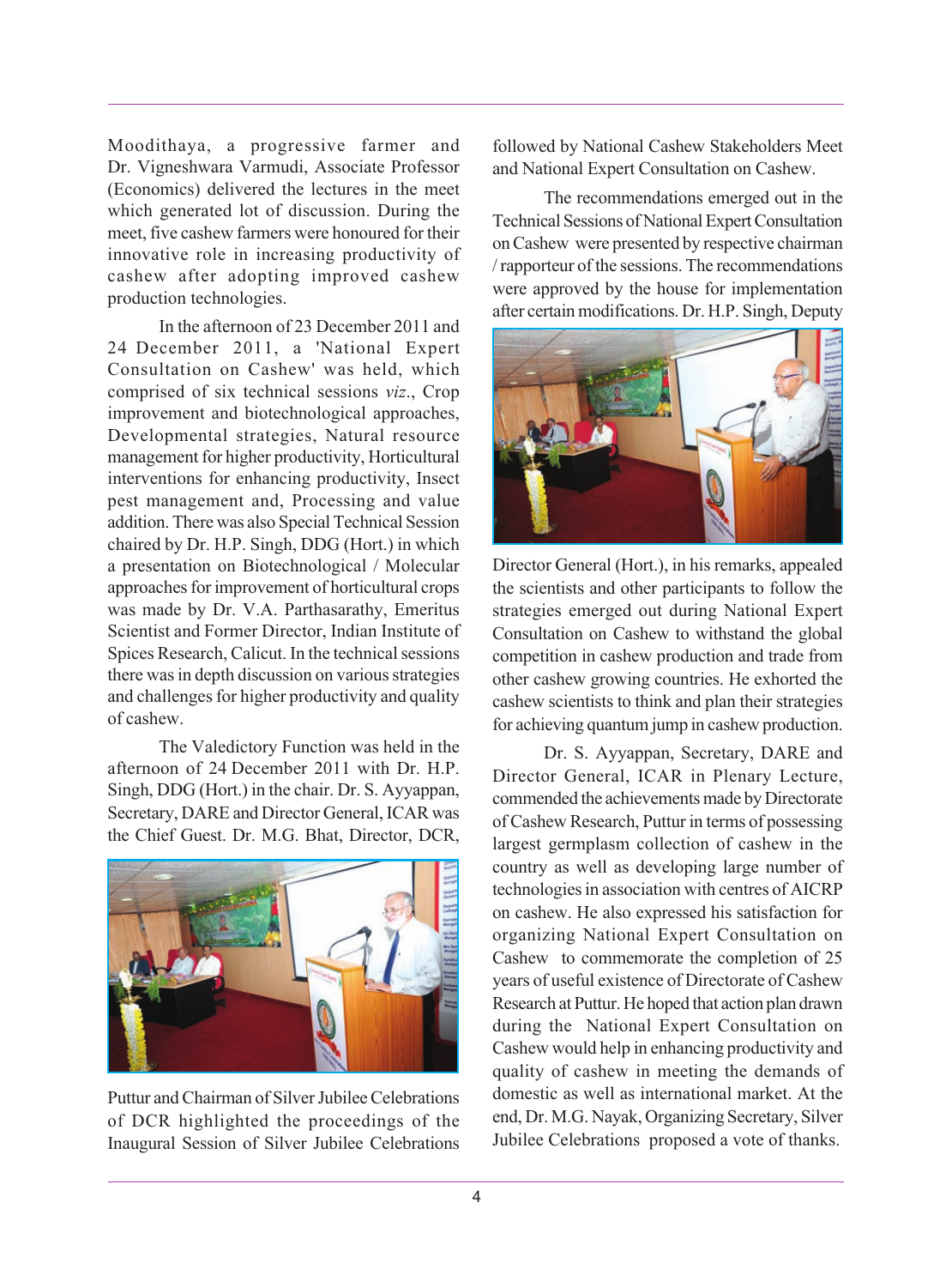## **FOCUS ON RESEARCH**

#### **Effect of Biofertilizers on Growth of Cashew Rootstocks and Soil Microbial Activity**

T.R. Rupa, N. Yadukumar, B.R. Vidya and M.S. Indushree\* Directorate of Cashew Research, Puttur - 574 202, Karnataka **\*** P.G. Department of Studies and Research in Microbiology, Post Graduate Centre Cauvery Campus, Madikeri - 571 201, Karnataka

Biofertilizers are products containing living cells of different types of micro-organisms, which have an ability to convert unavailable form of nutrients to available form through biological processes. The role of biofertilizers for augmenting the fertilizer needs of horticultural crops is gaining importance. The effect of biofertilizer consortia (*Azospirillum, Pseudomonas*, arbuscular mycorrhizal fungi (AMF) and Psolubilizer) with or without inorganic fertilizers on growth of rootstocks of cashew (*Anacardium occidentale L*.), and resultant changes in soil microbial activity was assessed. Cashew seeds variety 'Bhaskara' were sown in poly bags of 25 x 15 cm (Two kg capacity) containing potting mixture soil: sand: farmyard manure in 3:2:1 proportion. Inoculation of 5 g each of *Azospirillum, Pseudomonas* and P-solubilizer and, 2.5 g of AMF were given as per the treatment at the time of sowing of seeds in the poly bag at a depth of 3-5 cm below the seed and covered with soil, above which seeds were sown with stalk end upwards. One seedling was maintained per poly bag. The experiment was conducted as a completely randomized design with each treatment replicated five times. Each treatment had 50 poly bags. The treatments included i) control (no inoculation and no fertilizer), ii) 100% NPK (11 g urea, 6.25 g rock phosphate and 2 g muriate of potash), iii) biofertilizer consortia, iv)  $100\%$  NPK + biofertilizer consortia and v)  $50\%$ NPK + biofertilizer consortia. At 105 days after sowing, observations were taken on plant growth parameters and soil microbial activity.

The rootstocks that received biofertilizer consortia were very vigorous with healthy growth. Plant height, stem girth, stem dry weight, leaf dry weight and total biomass of cashew rootstocks were significantly higher in biofertilizer consortia compared to control (Table 1). The increase in

| <b>Treatment</b>                        | Plant<br>height<br>(cm) | <b>Stem</b><br>girth<br>(cm) | No. of<br>leaves/<br>plant | Leaf<br>area<br>$\text{(cm}^2\text{)}$ | Stem dry<br>weight<br>(g) | Leaf dry<br>weight<br>(g) | Root dry<br>weight<br>(g) | <b>Total</b><br>biomass<br>(g) |
|-----------------------------------------|-------------------------|------------------------------|----------------------------|----------------------------------------|---------------------------|---------------------------|---------------------------|--------------------------------|
| Control                                 | 35.5                    | 3.35                         | 16.0                       | 45.1                                   | 3.14                      | 3.85                      | 1.59                      | 8.58                           |
| 100% NPK                                | 30.0                    | 3.05                         | 17.5                       | 45.2                                   | 1.95                      | 2.61                      | 0.84                      | 5.40                           |
| Biofertilizer consortia                 | 41.3                    | 4.00                         | 28.0                       | 65.9                                   | 4.66                      | 6.26                      | 2.59                      | 13.5                           |
| $100\%$ NPK+<br>Biofertilizer consortia | 33.8                    | 3.50                         | 17.5                       | 48.5                                   | 3.37                      | 3.98                      | 2.00                      | 9.4                            |
| $50\%$ NPK+<br>Biofertilizer consortia  | 32.9                    | 3.65                         | 16.5                       | 61.6                                   | 3.51                      | 4.38                      | 2.43                      | 10.3                           |
| $CD (p = 0.05)$                         | 3.99                    | 0.164                        | ns                         | <sub>ns</sub>                          | 1.45                      | 0.79                      | 1.69                      | 1.88                           |

#### **Table 1. Effect of biofertilizers on growth of cashew rootstocks**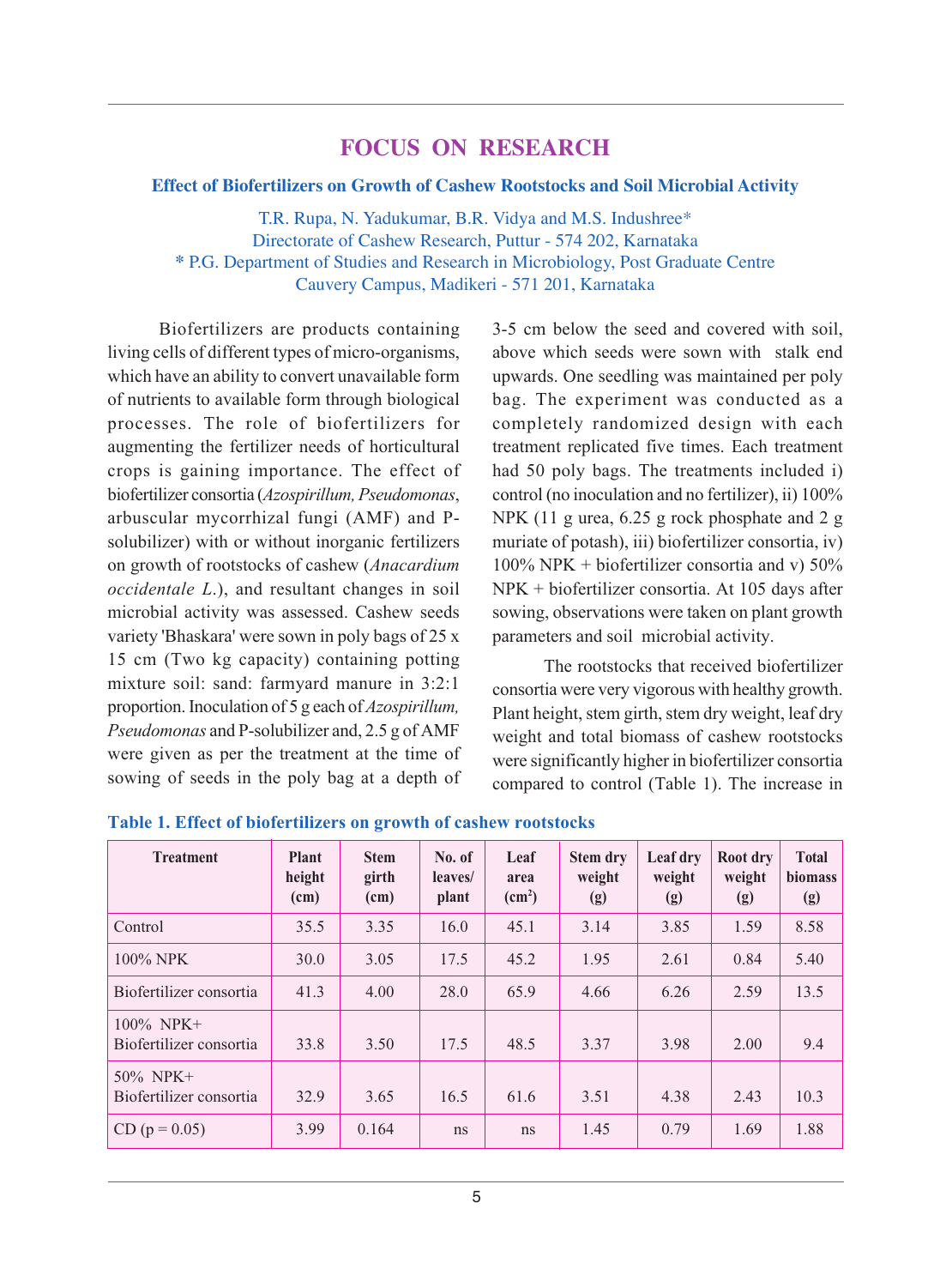plant height, stem girth, stem dry weight, leaf dry weight and total biomass was about 16.3, 19.4, 48.4, 62.6 and 57.3 per cent, respectively in biofertilizer consortia over control. The number of leaves produced per plant and leaf area showed an increase of about 75.0 and 46.1 per cent, respectively in biofertilizer consortia over control but the increase was not statistically significant. The root dry weight was also higher in biofertilizer consortia treated plants. The beneficial effects on root dry weight observed may be a result of the inoculation of *Azospirillum,* which play a role in stimulation of root colonization by AMF. No significant difference in growth parameters between the treatments 50% NPK + biofertilizer consortia and 100% NPK + biofertilizer consortia was observed. The growth of cashew rootstocks was adversely affected in 100% NPK treatment. It appears that addition of 100% NPK is not appropriate in the potting mixure used for sowing cashew seeds.

The population of bacteria, fungi, actinomycetes, N-fixers and P-solubilizers in the soil treated with biofertilizer consortia was significantly higher than the populations in other treatments tested in this study (Table 2). About 37.1, 28.8, 39.5, 53.4 and 55.6 per cent increase in the population of bacteria, fungi, actinomycetes, N-fixers and P-solubilizers, respectively were recorded in biofertilizer consortia as compared to control. Dehydrogenase activity, which is used as an indicator of microbial activity of soil significantly increased in soils with the application of biofertilizer consortia followed by 50% NPK + biofertilizer consortia treatments. The increase in dehydrogenase activity in the treatments biofertilizer consortia and 50% NPK + biofertilizer consortia were 96.8 and 76.5 per cent, respectively over control. A significant reduction in soil dehydrogenase activity occurred with the application of 100% NPK. The results of the present study indicate that the higher dose of NPK fertilizer to cashew seedlings in the nursery may have negative impact on soil microbial population and dehydrogenase activity.

| <b>Treatment</b>                        | <b>Bacteria</b><br>$x 10^5$ g <sup>-1</sup> | Fungi<br>$x 10^4 g^{-1}$ | Actinomycetes<br>$x 10^5 g^{-1}$ | N-fixers<br>$x 10^4 g^{-1}$ | P-solubilizers<br>$x 10^5 g^{-1}$ | Dehydrogenase<br>activity $(\mu \sigma TPF/g)$<br>$dry$ soil/24 h) |
|-----------------------------------------|---------------------------------------------|--------------------------|----------------------------------|-----------------------------|-----------------------------------|--------------------------------------------------------------------|
| Control                                 | 106.59                                      | 31.52                    | 39.92                            | 3.88                        | 18.77                             | 22.73                                                              |
| 100% NPK                                | 98.60                                       | 20.35                    | 30.81                            | 3.80                        | 14.34                             | 18.85                                                              |
| Biofertilizer consortia                 | 146.09                                      | 40.60                    | 55.68                            | 5.95                        | 29.20                             | 44.73                                                              |
| $100\%$ NPK+<br>Biofertilizer consortia | 110.34                                      | 30.29                    | 35.81                            | 4.10                        | 16.31                             | 26.90                                                              |
| $50\%$ NPK+<br>Biofertilizer consortia  | 115.98                                      | 36.91                    | 36.80                            | 4.58                        | 18.90                             | 40.11                                                              |
| $CD (p = 0.05)$                         | 11.81                                       | 4.35                     | 3.81                             | 0.52                        | 2.16                              | 3.80                                                               |

**Table 2. Effect of biofertilizers on soil microbial population and dehydrogenase activity**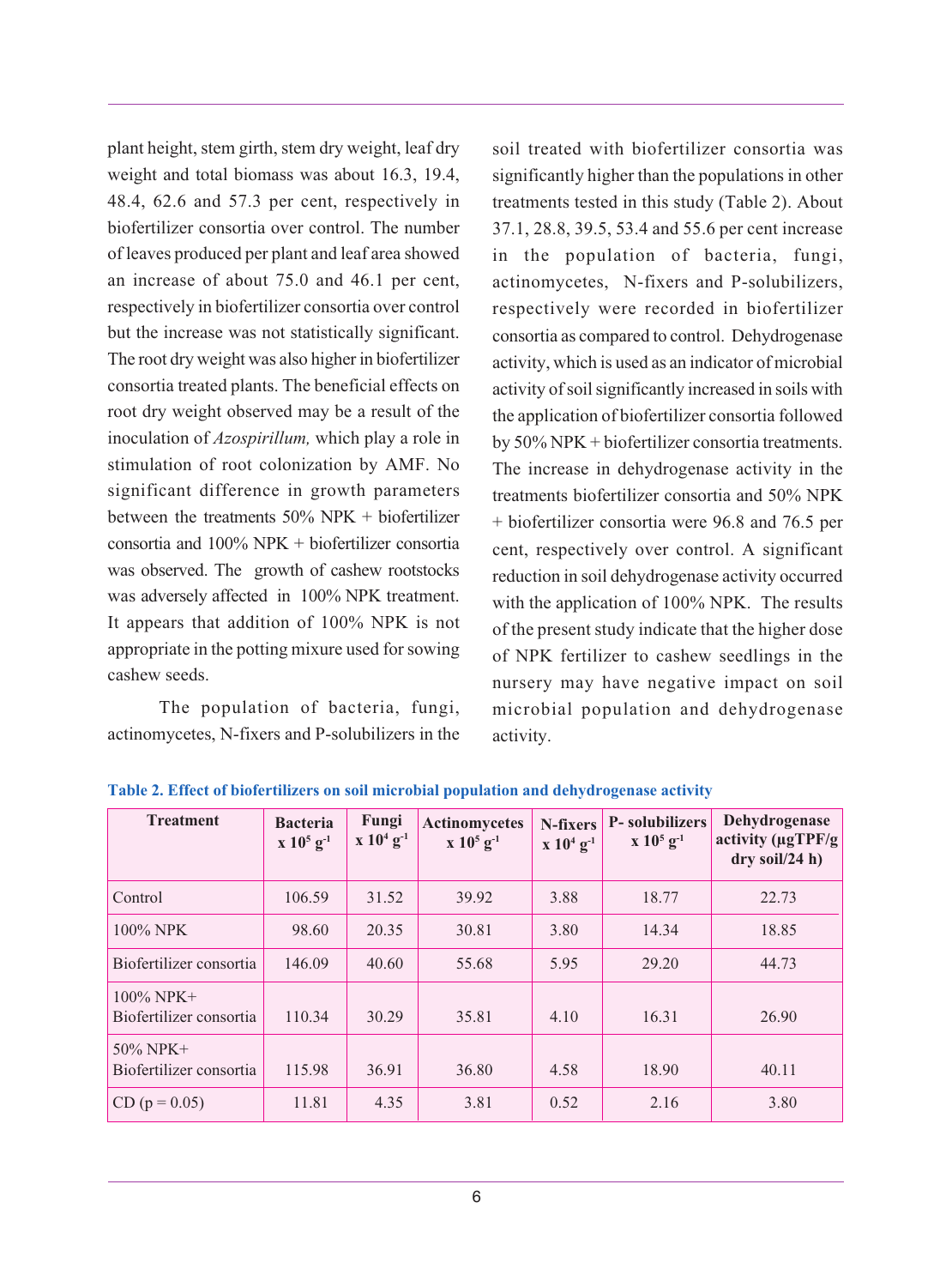## **AICRP - CASHEW CO-OPERATING CENTRE**

KRC College of Horticulture (University of Horticultural Sciences) Arabhavi - 591 310, Karnataka

The Indian Council of Agricultural Research (ICAR) has sanctioned a new Cooperating Centre / Voluntary Centre - Arabhavi in Karnataka under All India Co-ordinated Research Project on Cashew (AICRP-Cashew) in the XI Plan EFC. The Headquarters of AICRP-Cashew Centre at Arabhavi is located at a distance of 9 km from Gokak on Belgaum-Bijapur road.

The experiments of the Co-operating Centre of AICRP-Cashew is located in Horticulture Research Station, Kanabargi, Belgaum taluk. It is situated between 15° 15' N latitude and 74° 32' E longitude with an elevation of 753 m above MSL. Kanabargi Station is located at a distance of 5 km away from Belgaum city on Belgaum - Gokak Road. The Station comes under Agro-climatic conditions of Region-II, Zone-8 (Northern Transition Zone) of Karnataka. The average annual rainfall is 1250 mm and greater part of the rainfall received during the months of May - October. The temperature ranges from 7.5° C (January) to 38° C (April) and the average humidity ranges from 54 to 93 per cent. Soils are texturally red sandy loam and having medium to deep soil depth with a pH of 6.5 to 7.0. The land is slopy in nature and is mostly suitable for plantation crops including cashew. The major objective of the AICRP-Cashew Voluntary Centre at Arabhavi is for conducting applied research on cashew suitable for northern region of Karnataka having light textured soils.



#### **Research activities**

Experiments allotted under AICRP on Cashew are as follows:

- i) Germplasm collection, conservation, evaluation, characterization and cataloguing.
- ii) Varietal evaluation trial Multilocation trial-V: Performance of released varieties.
- iii) Varietal evaluation trial Multilocation trial-VI: Special MLT for new centres.
- iv) Intercropping in cashew.
- v) Organic management of cashew.
- vi) Spacing cum fertilizer trial in cashew.

#### **Address for communication**

KRC College of Horticulture (University of Horticultural Sciences) Arabhavi - 591 310 Gokak Taluk, Belgaum District, Karnataka.

## **MEETINGS**

## राजभाषा हिन्दी कार्यक्रम

इस छः माही में निदेशालय में पूत्तूर नगर राजभाषा कार्यान्वयन समिति (नराकास) की एक अर्ध वार्षिक बैठक और निदेशालय के हिन्दी कार्यान्वयन समिति की दो तिमाही बैठकों को आयोजित किया गया ।

तिमाही बैठकों में कार्यालय में हो रही हिन्दी गतिविधियों के बारे में चर्चा की गयी और जरूरी सूचना दिया गया । वार्षिक कार्यक्रम सुचि के अनुसार लक्ष्य प्राप्ति के लिए जरूरी कदम उठाने संबंध में भी चर्चा किया गया और निर्णय लिया गया।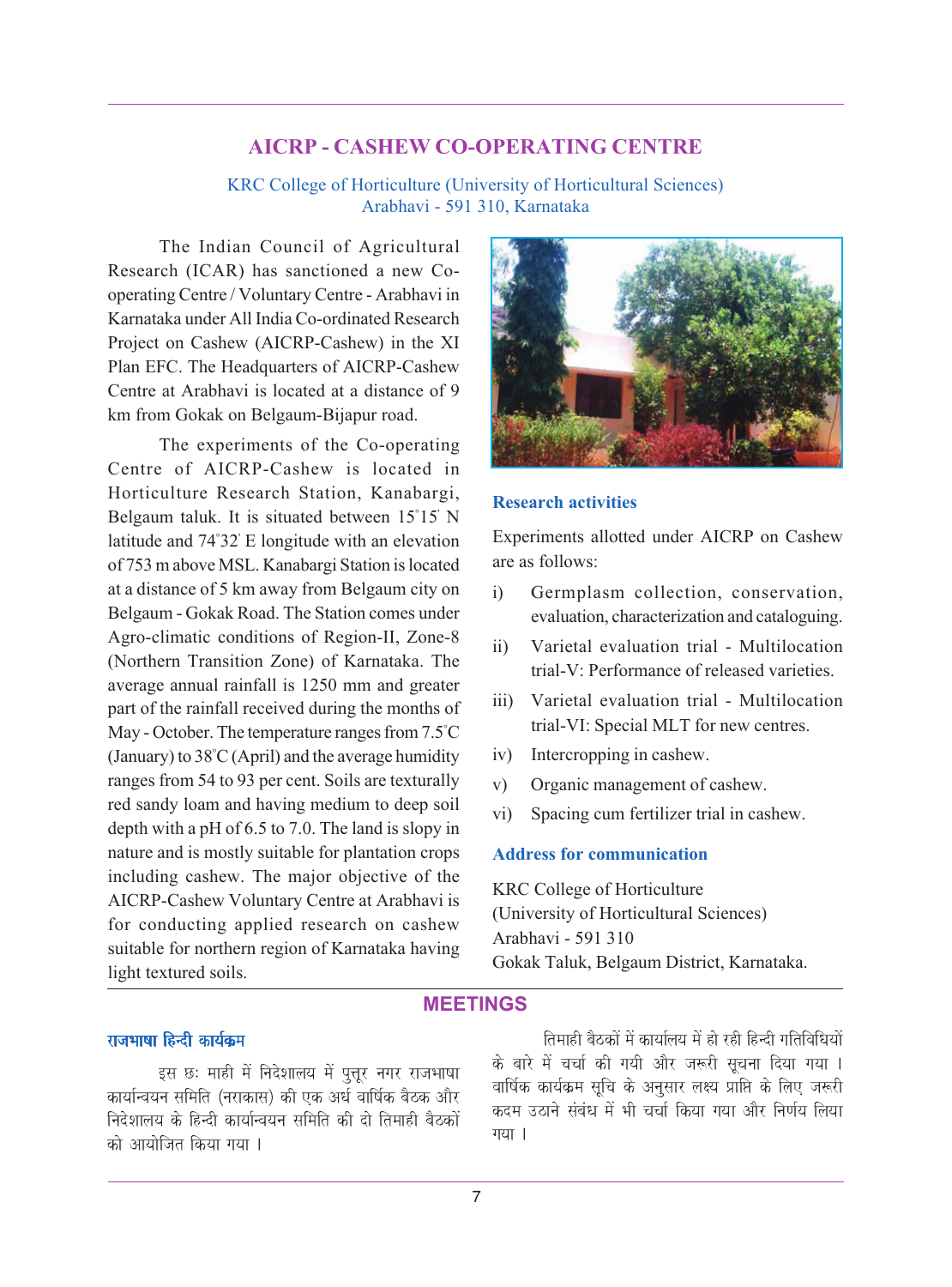

जुलाई महीने में पूत्तूर नराकास की 20वीं अर्ध वार्षिक बैठक का आयोजन किया गया । जिसमें विभिन्न सदस्य कार्यालयों के प्रधान उपस्थित थे । उसी दिन सुबह से दोपहर तक सदस्यों के लिए ''हिन्दी कार्यशाला'' आयोजित किय गया । कार्यशाला में निदेशालय के कर्मचारियों सहित विभिन्न सदस्य कार्यालयों से 40 से ज्यादा कर्मचारी भाग लिए ।

हर साल के जैसे, सितंबर 14-28 तक हिन्दी पखवाडा मनाया गया । पखवाडा के अवसर पर कर्मचारियों के लिए विभिन्न प्रतियोगिताओं का आयोजन किया गया । कर्मचारियों को हिन्दी में कार्यालयीन कार्य करने के लिए नगद पुरस्कार दिया गया।

#### **Observation of Vigilance Awareness Week**

The Vigilance Awareness Week was observed at this Directorate from 31 October 2011 to 5 November 2011. Dr. M.G. Bhat, Director of this Directorate administered the pledge on 31 October 2011 at 11.00 am to all the staff members of this Directorate. In his opening remarks, Director mentioned about the importance of honesty and integrity of Government servants in doing all the official activities and general public should not be exploited by the Government servants. Dr. P.S. Bhat, Principal Scientist (Agricultural Entomology) & Vigilance Officer of this Directorate addressed the Staff members. He read the messages from President and the Vice President of India. He stressed the importance of Vigilance Awareness Week and role of Central Vigilance Commission, New Delhi in its implementation in all the Government and Non-Governmental organizations. He expressed

concern that level of corruption is very high in India. He spelt out the duties and rights of every employee of an organization in order to maintain corruption free environment. On the concluding day of Vigilance Awareness Week on 5 November 2011 at 2.30 pm, Dr. Nithyananda Pai, Manjunatha Clinic, Puttur who is also President of Consumer Forum, Puttur delivered a talk on 'Participative Vigilance'. In his talk, he highlighted that one has to fight boldly against corruption. If one is correct in his approach he will have moral right to seek justice. He also mentioned that every one should join together to root out corruption from all spheres of life. One should not make half hearted attempt and leave to fight in the middle. He also extended whole hearted support to everyone who is deprived of justice.

## **National Group Meeting of Scientists of AICRP on Cashew - 2011**

The National Group Meeting (NGM) of Scientists of All India Co-ordinated Research Project on Cashew - 2011 was held during 25-27 December 2011 at Directorate of Cashew Research, Puttur. The National Group Meeting was inaugurated by Dr. S. Ayyappan, Secretary, DARE & Director General, ICAR, New Delhi and in his Inaugural Address he mentioned that the problem of lower productivity needs to be addressed by identifying appropriate cashew production technologies. He also informed the house that farmers are interested in cultivating cashew due to higher remunerative prices and only elite varieties suitable for their respective agroclimatic systems needs to be promoted. Dr. H.P. Singh, Deputy Director General (Hort.), ICAR, in his Presidential Address mentioned that the Council is interested in furthering the publicprivate participation in agricultural research. He also appreciated the continued progress in cashew research under AICRP-Cashew and insisted that further research has to be need based and time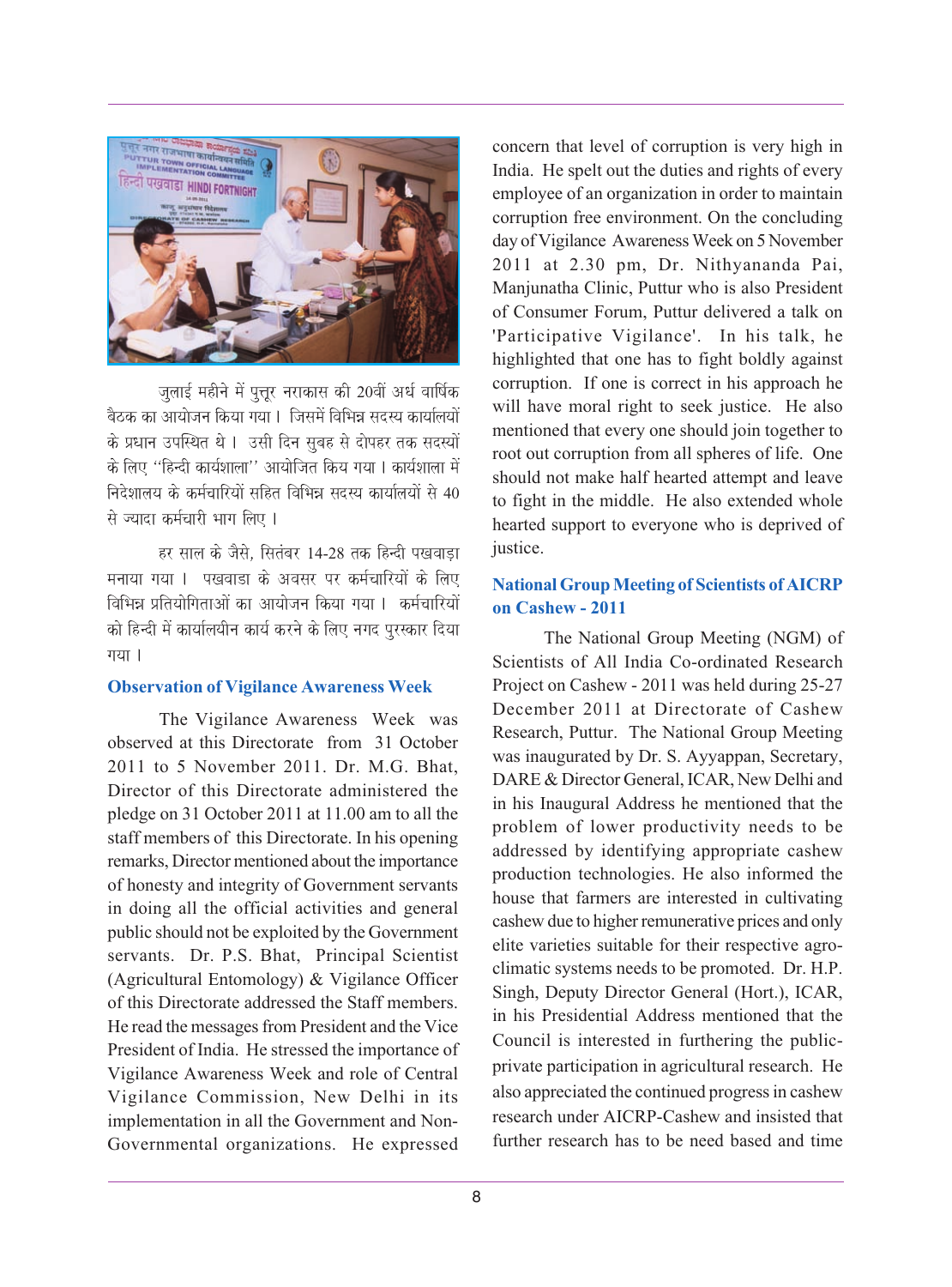bound in order to face the competition from other cashew producing countries. Dr. M.G. Bhat, Director, Directorate of Cashew Research and Project Co-ordinator, AICRP-Cashew, presented the Project Co-ordinator's report regarding the salient achievements under AICRP-Cashew for the past two years and called upon the research workers to rededicate themselves for conducting research under AICRP-Cashew by keeping finally the interest of farmers in mind.

Action Taken Report on the decisions of NGM-2009 was presented. The technical sessions on Crop improvement (Chairman: Dr. V.A. Parthasarathy & Co-chairman: Dr. B. Jayaprakash Naik), Crop management (Chairman: Dr. K.R.M. Swamy), Crop protection (Chairman: Dr. N.K. Krishna Kumar & Co-chairman: Dr. A. Krishnamoorthy) and Interaction between Development departments and Research centres (Chairman: Mr. Vijay Lal Meena) were held during 25-27 December 2011. The research progress and results obtained from different trials at the AICRP-Cashew Centers *viz*., Bapatla, Bhubaneswar, Chintamani, Darisai, Jagdalpur, Jhargram, Madakkathara, Paria, Pilicode, Vengurle and Vridhachalam as well as the Cooperating Centres *viz*., Arabhavi, Barapani and Goa were presented by the scientists of the respective disciplines from each Centre. The salient findings regarding germplasm collection and maintenance, varietal evaluation, performance of released varieties, hybridization and selection being conducted in various Centres were presented in Crop improvement session. In the Crop management session, results obtained from trials on NPK fertilizer experiments, fertilizer requirements in high density planting, drip irrigation trials, intercropping trial and information on planting for organic farming trial were presented. The relevant research findings from the trials on chemical control of pest complex in cashew (Tea Mosquito Bug and other foliage pests), control of cashew stem and root borer, biotic and abiotic factors influencing incidence

of pests etc., were presented by the entomologists during Crop Protection session. Extension activities and development programmes to support cashew area expansion and improving the productivity were discussed in the session on Interaction between Development departments and Research centres. During this session, presentations were made by representatives of Directorate of Cashewnut and Cocoa Development (DCCD), State Cashew Corporations and Development Departments. The results of various experiments under each session were deliberated upon and technical programmes of these projects for the next two years were formulated based on the discussions in the respective sessions.

The Plenary Session was chaired by Dr. S. Rajan, Assistant Director General (Hort.I), ICAR and in his remarks he stressed about creating higher level of awareness among cashew farmers with regard to cashew production technologies and also orienting the research activities to tackle the major field problems. He also recommended enhancing frontline demonstrations on various cashew production techniques such as ultra high density planting in cashew along with drip irrigation and also organic farming in cashew. The recommendations of different technical sessions were presented subsequently by the rapporteurs of respective technical sessions in the Plenary Session.



Dr. S. Ayyappan, Secretary (DARE) & Director General, ICAR inaugurating the National Group Meeting of Scientists of AICRP on Cashew - 2011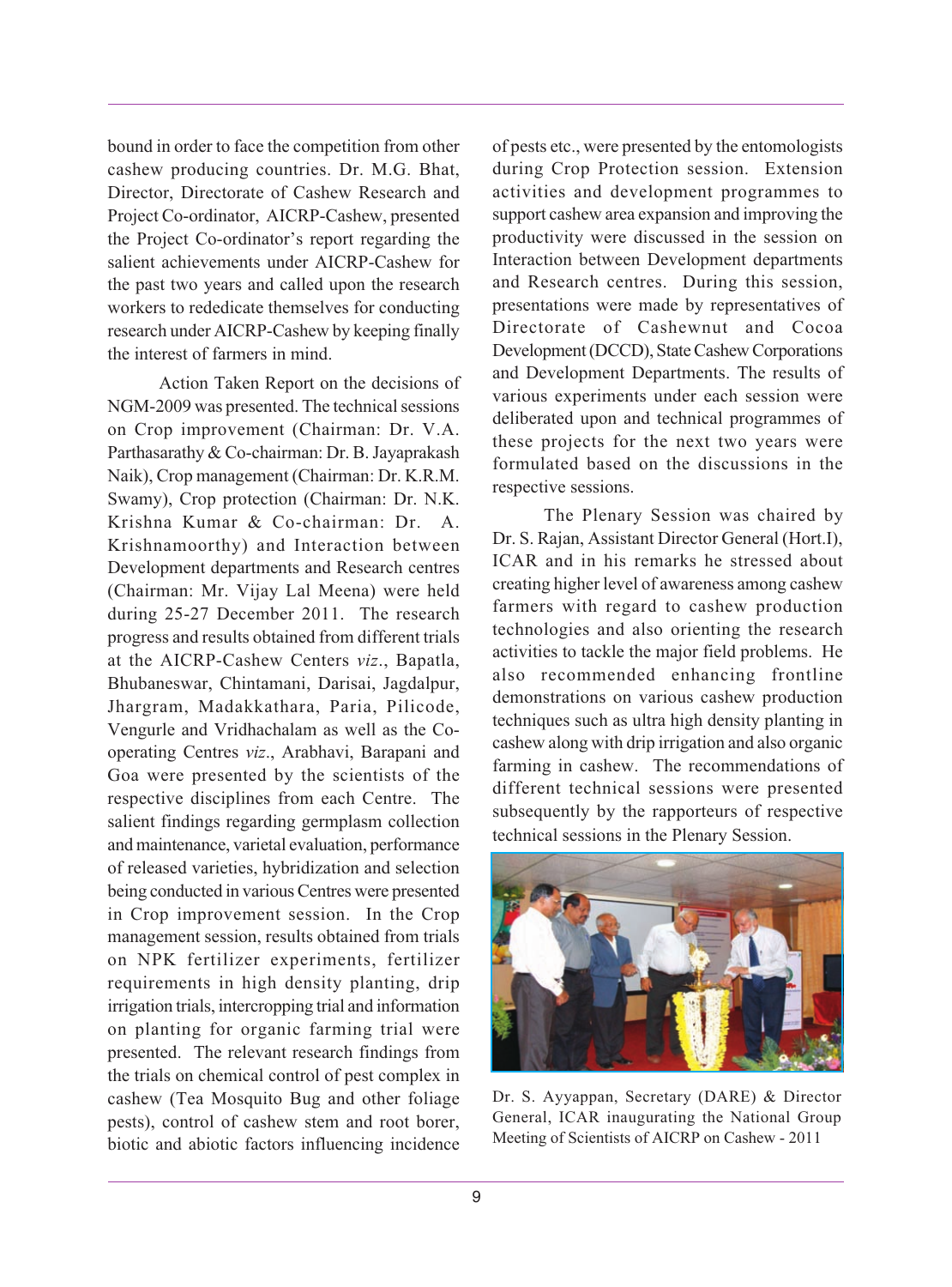#### **TRANSFER OF TECHNOLOGY EFFORTS**

#### **Consultancy / Advisory Visits**

Scientist of this Directorate served as a member of the team for evaluation and inspection of cashew nurseries and cashew frontline technology programmes in various parts of the country. The team visited various newly planted orchards of Goa Forest Development Corporation, Goa for inspection and evaluation during 21-22 July 2011.

A group of scientists participated in meeting on Good Agricultural Practices held at ICAR Research Complex for Goa, Ela, Goa on 23 July 2011.

A group of scientists participated in evaluation meeting of National Horticulture Mission in Dakshina Kannada district held at Mangalore on 25 August 2011.

A team of scientists participated in the Krishi Mela at Zonal Agricultural Research Station, Brahmavar, Udupi district on 17 October 2011.

A group of scientists participated in a farmers' meet at Kumbra, Puttur taluk organized by Dept. of Horticulture, Govt. of Karnataka on 9 September 2011.

A team of scientists from DCR conducted advisory visits to demonstration farmers' fields



during 7 July 2011 and 9-11 August 2011. when required.

Scientist of this Directorate provided advisory visit to 'ORDER'- an NGO working on tribal welfare at Tumkur, Karnataka on 28 November 2011.

#### **Radio talk**

During the period under report, interview was recorded on varieties of cashew and pests of cashew, and broadcast by AIR, Mangalore on 11 October 2011.

#### **Visitors**

Several individual visitors and visitors in batches including farmers, students and officials to the Directorate were taken to various experimental plots, cashew museum and laboratories and were explained about cashew cultivation practices and research findings of this Directorate.

#### **Exhibition**

23-25 December 2011 - Exhibition was organized by DCR for the benefit of cashew farmers. More than 15 organizations put up their exhibition including national institutes like CPCRI, Kasaragod, IISR, Kozhikode, IIHR, Bengaluru etc. along with DCR Puttur stall. More than 500 farmers and other visitors took benefit of the exhibition. The DCR stall also made sale of various publications.

#### **Demonstrations**

The demonstration plots established in farmers' fields with the financial support of National Horticulture Mission programme of DCCD, Kochi at Puttur, Sullia and Bantwal taluks of Dakshina Kannada district of Karnataka were monitored regularly by the Scientists of this Directorate and technical advice was given as and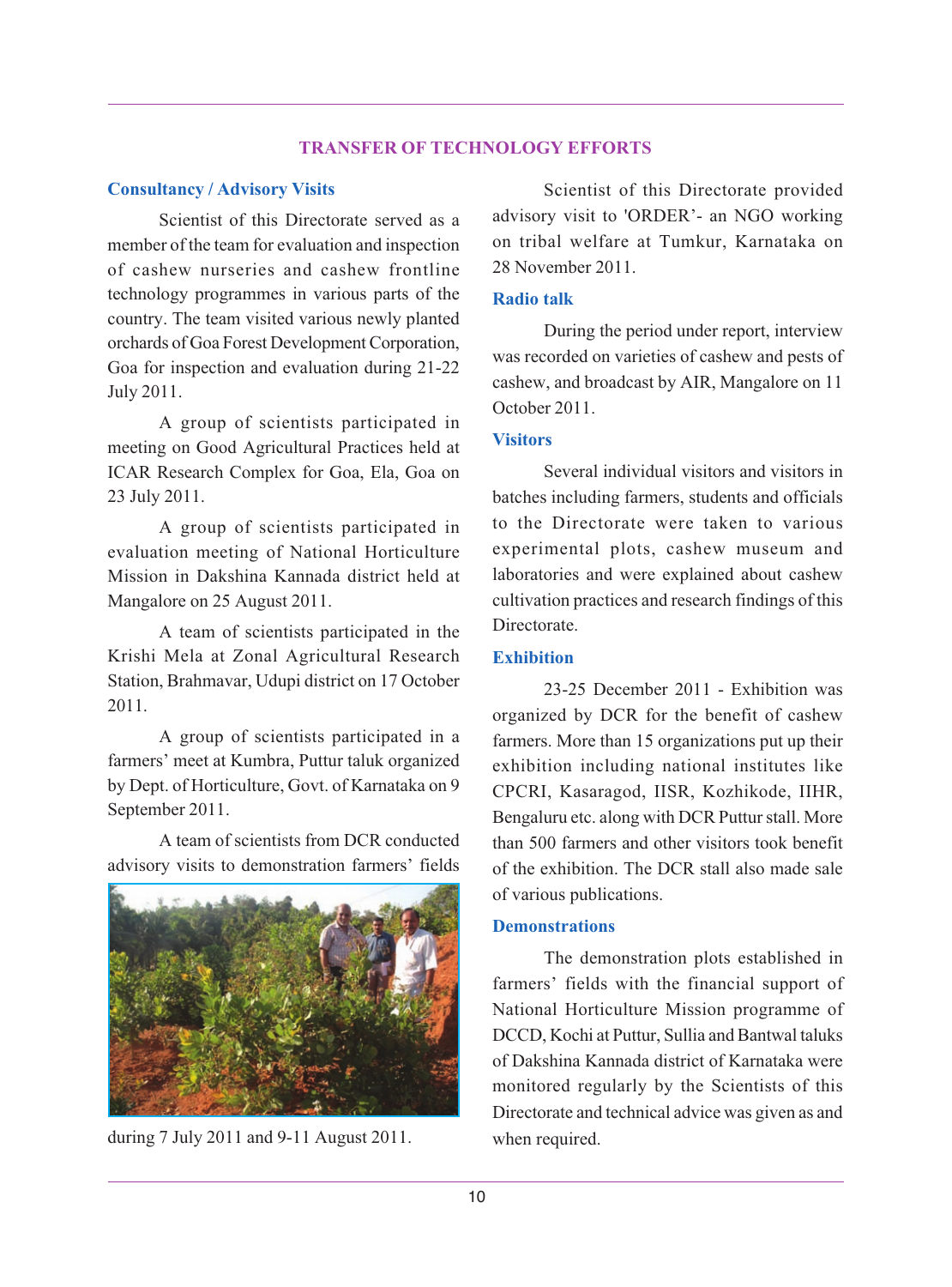#### **Supply of Planting Material**

About 75,000 cashew grafts of high yielding and recommended varieties were produced under two different revolving fund schemes *viz.,* Mega Seed Project and DCCD Revolving Fund besides the graft production under Institute Revenue Generation programme. Cashew grafts have been supplied to the farmers and developmental agencies.

#### **Technical Publications**

Technical Bulletins published by DCR in December 2011 were:

- ◆ Pruning and Canopy Architecturing in Cashew.
- ◆ Cashew Production Technology (Revised).
- ◆ काजू खेती पद्धतियाँ (Cashew Cultivation Practices).
- ◆ काजू के पेड़ों का कायाकल्प (Rejuvenation Techniques in Cashew).
- ◆ काजू खेती में सघन रोपण (High Density Planting in Cashew).

# **STAFF NEWS**

#### **Appointment**

Dr. (Mrs.) K. Vanitha - Joined as Scientist (Agricultural Entomology) on 8 August 2011.

Shri. T.S. Ponnaiah - Joined as Administrative Officer on 1 July 2011.

Ms. Joycy Lyra Kokila Rodrigues - joined as Research Associate in the NAIP scheme (A Value Chain on Cashew for Domestic and Export Market) on 22 September 2011.

#### **Promotion**

Mr. Lakshmipathi (T-5) - Promoted as Technical Officer (T-6) w.e.f. 24 August 2010.

Mr. R. Lakshmisha (T-5) - Promoted as Technical Officer (T-6) w.e.f. 15 September 2010.

Mr. K.V. Ramesh Babu (T-5) - Promoted as Technical Officer (T-6) w.e.f. 21 September 2010.

Mr. A. Poovappa Gowda (T-4) - Promoted as Technical Officer (T-5) w.e.f. 3 February 2010.

Mr. Ravishankar Prasad (T-2) - Promoted as Technical Assistant (T-3) w.e.f. 28 July 2010.

Mr. K. Babu Poojari (T-2) - Promoted as Technical Assistant (T-3) w.e.f. 20 July 2010.

Mrs. M. Rathna Ranjini (Assistant) - Promoted as Assistant Administrative Officer w.e.f. 6 August 2011.

#### **Obituary**



Dr. K.V. Nagaraja, Former Principal Scientist (Biochemistry) of this Directorate breathed his last on 4 November 2011 in Chennapattana, Karnataka due to heart attack. He was born on 20 October 1948. He had a very brilliant academic career. Dr. K.V. Nagaraja